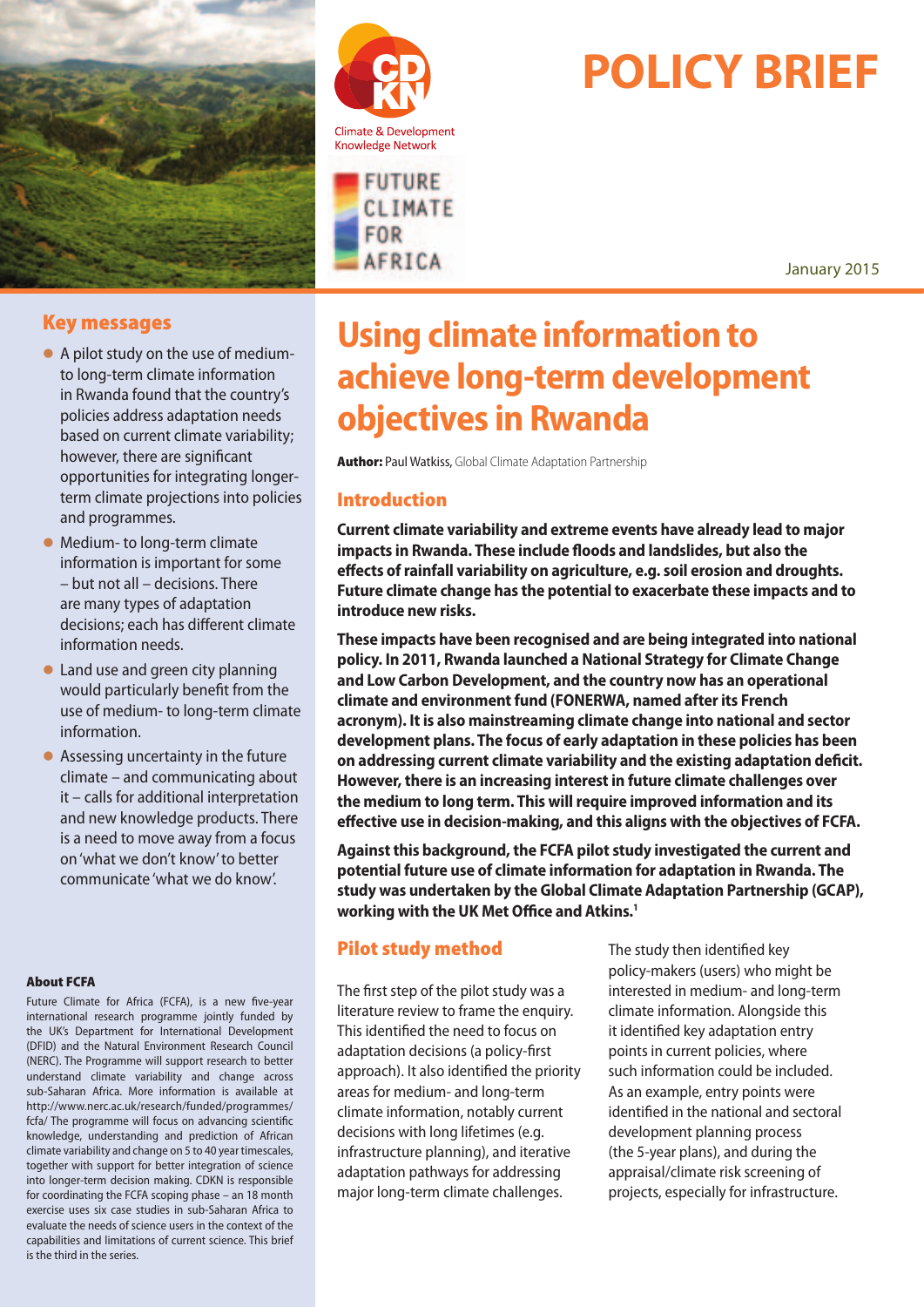#### **What are Climate Services?2**

Climate services involve the production, translation, transfer and use of climate knowledge and information in policies and planning. Climate services ensure that the best available climate science is effectively communicated with agriculture, water, health, and other sectors, to develop and evaluate mitigation and adaptation strategies. Easily accessible, timely, and decision-relevant scientific information can help society to cope with current climate variability and limit the economic and social damage caused by climate-related disaster. Climate services also allow society to build resilience to future change and take advantage of opportunities provided by favorable conditions. Effective climate services require established technical capacities and active communication and exchange between information producers, translators and user communities.

The pilot study then held a large number of interviews with stakeholders, including government, development partners and civil society, supported by primary and secondary research. This provided a comprehensive overview of existing adaptation decisions and the current use of climate information, and also identified current gaps and end user needs.

Finally, the study focused on a number of real (existing) adaptation case studies, which were particularly relevant for medium- to long-term climate risks, and investigated these in detail. This involved interviews with the relevant policy-makers/stakeholders and desk research and analysis on

the potential for using information in adaptation decisions.

#### **Initial interview findings**

The initial interviews and analysis identified a number of findings:

- **Currently, most policy-makers** are not using quantitative future climate projections for adaptation decisions, and instead they rely on qualitative narratives of future change. They also use a variety of different sources (existing reports, external portals) for qualitative and quantitative information, which leads to inconsistency.
- $\bullet$  With one exception, there was no consideration of future climate model uncertainty. Indeed in most cases, end users omit uncertainty even when this is included in the primary studies/portals they cite. They also highlighted that focusing on uncertainty was detrimental to the communication of climate risks and the justification for adaptation.
- **•** End users are interested in information on climate extremes and agro-meteorological/hydrometeorological outputs, as well as average future trends. They are also much more interested in the next 5–15 years than in longer time periods.
- **•** There is insufficient information on historic observational data and on current risks, especially covering the heterogeneous climate across the country. This makes it harder for end users to understand and interpret future projections (i.e. to know what matters).
- $\bullet$  End users highlighted a lack of time/resources and capacity

to include detailed climate information. They also identified important socio-institutional issues that enhance or hinder the use of information in decisions. For example, often the decision window for addressing adaptation is short; it is therefore important to provide timely information during these windows of opportunity.

#### **Case studies**

The pilot study focused on five practical adaptation decisions, which are relevant for the mediumto long-term. These included: the mainstreaming of climate change into Rwanda's social protection programme; project appraisal of adaptation projects in the National Climate and Environment Fund (FONERWA); climate risk screening of hydro-electricity plants; resilience mainstreaming into agricultural development investment plans; and urban green growth/ resilience plans. These five mini case studies revealed a number of findings:

- $\bullet$  In most cases, existing adaptation activities had not yet considered medium- or long-term climate information. During discussion, it was also apparent that climate risks were generally given a low priority when compared to other issues, i.e. socioeconomic drivers. Land use planning (and green city plans) was identified as the most promising area for use of medium- to long– term climate information.
- $\bullet$  Future climate projections had been used quantitatively in only one of the case study areas. This was in relation to large-scale hydroelectricity plants. Importantly, the use of climate information had led to an adaptation response with some contingency measures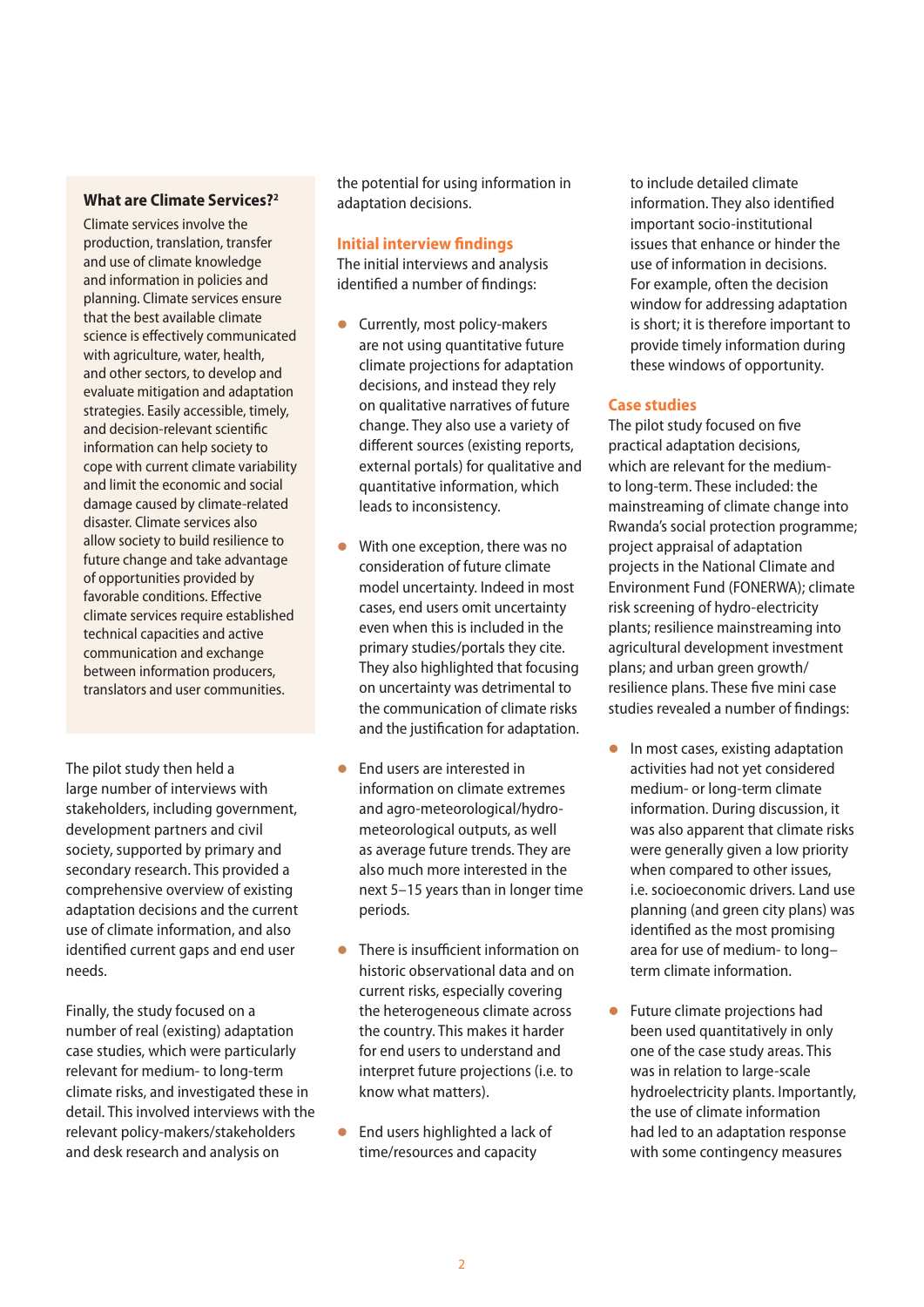included in the design. In other areas, consideration of long-term climate information and use had been limited by capacity (i.e. how to include quantitative information) as well as time/resource constraints.

- $\bullet$  A key finding which explains the lower focus on longer-term adaptation – is the trade-off between costs (today) versus long-term future benefits. This was relevant in terms of the short payback period (for the private sector) and high discount rates (for the public sector). It was also clear that long-term climate change was associated with low perceptions of risk, and/or low potential for changing decisions (i.e. decisions which already have political buy-in).
- The importance of the correct entry point and windows of opportunity was also highlighted. In the case of hydropower, the consideration of climate change at the environmental impact assessment stage was too late. Early systematic risks need to be captured at the strategic environmental assessment phase. Project-level adaptation was most likely to be implemented if climate change was considered during the design-engineering phase.
- $\bullet$  There was little or no consideration of the uncertainty of climate models and future scenarios in the case studies. End users also highlighted the challenge of communicating uncertainty to policy-makers, as well as the complexity of including it in existing analysis.
- $\bullet$  One area of potential economic maladaptation was identified, i.e.

where the benefits of action may not justify the costs. This was for the proposed future climate-proofing of roads, as there is little need to build long-term resilience into road surfaces that have a short lifetime, i.e. this is probably not an effective use of resources.

 $\bullet$  The study also reviewed the wider information needs for adaptation, particularly on the links with hydrological information and analysis. For each case study area, the use of climate information in hydrological analysis was explored. A key finding is that better information is needed in these other areas as further climate modelling alone will not necessarily result in improved risk and adaptation assessment.

#### **Findings and future needs**

The overall conclusion of the Rwanda pilot study is that medium- to longterm climate information (and adaptation) is important for some – but not all – decisions. Looking forward, there was a very positive response for the development of climate information from end users. The key findings are summarised below:

 $\bullet$  There are many types of adaptation decisions (e.g. project appraisal, policy appraisal, risk screening) and varying entry points and scales, etc. Each of these will have different climate information needs. Understanding the organisational context and existing decisionmaking approach, as well as the intervention points (windows of opportunity), will be critical for the successful integration of mediumto long-term climate information.

- $\bullet$  Decisions that already have longer planning frameworks, or that involve long investment cycles or long-lived infrastructure, make the most obvious use of medium- to long-term information. However, alongside these, there is the threat of major risks or critical threshold that could be exceeded, e.g. major or even irreversible loss of biodiversity and ecosystem services. Early iterative planning using associated climate information to start considering these issues is also important.
- $\bullet$  There is a need for consistent and harmonised future climate projections for Rwanda that are country-specific, or for guidance on which external climate information sources to use and how to use them. This information needs to be accompanied by current information and local expertise to ground and interpret the future information in context. However, there is a question of who should provide and update this information.
- $\bullet$  Climate information should be tailored to the adaptation needs of decision-makers. As an example, this will require more information on variability and extremes, and relevant hydro- and agrometeorological variables of interest, particularly threshold levels. This information also needs to be developed in conjunction with hazard or biophysical analysis (e.g. hydrological modelling) to allow its use in decision analysis.
- $\bullet$  Intermediary organisations (often called boundary organisations, because they cross the boundary between science and policy) are